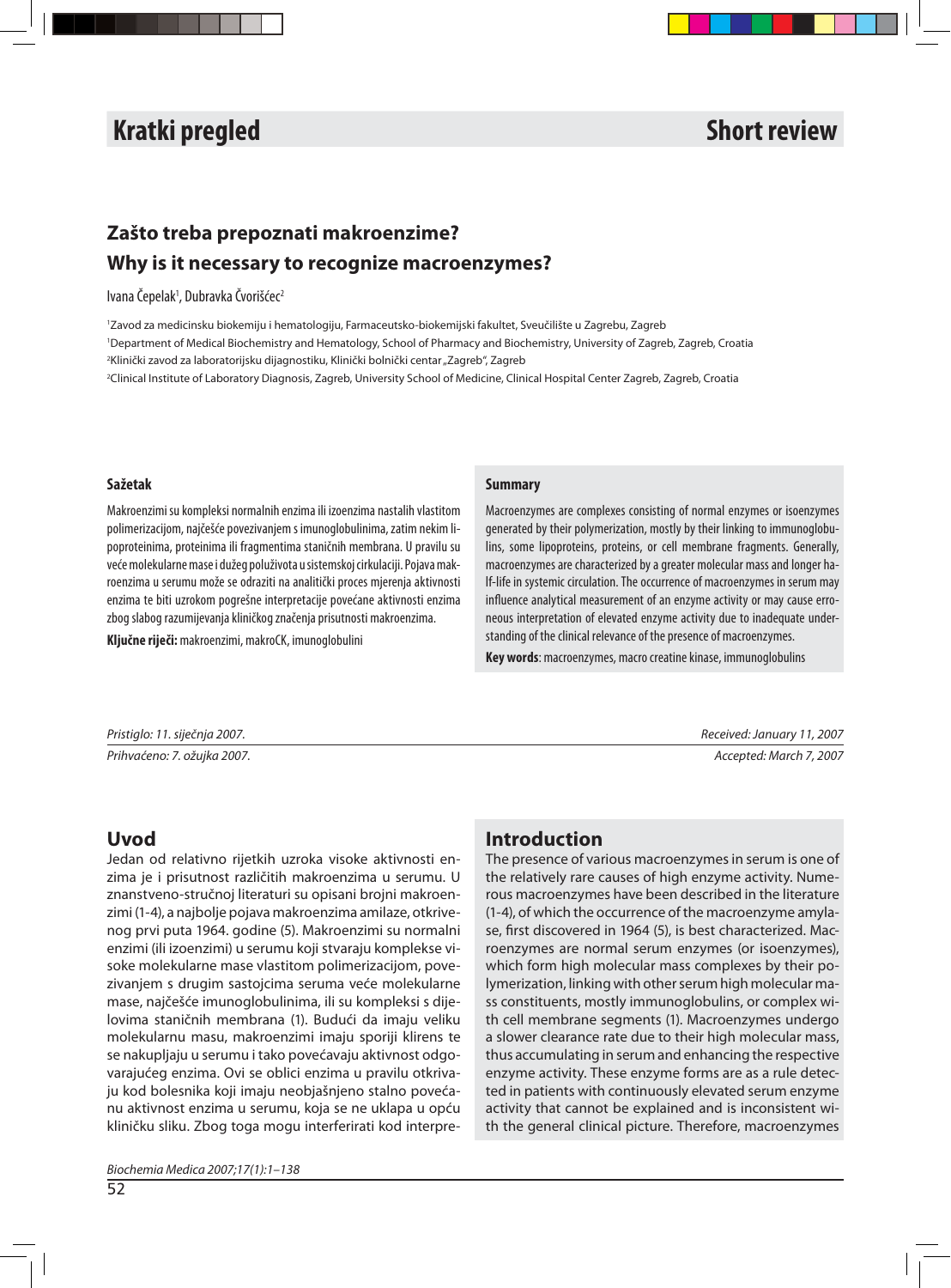#### Čepelak I., Čvorišćec D. New South Communication of the Communication of the Why Is It Necessary to Recognize Macroenzymes?

tacije nalaza aktivnosti enzima u serumu, odnosno biti uzrokom dijagnostičkih i terapijskih pogrešaka. Naime, ne mo guć nost otkrivanja mak roenzi ma kao uzroka neobjašnjenog povećanja aktivnosti enzima u serumu može rezultirati primjenom skupih, nepotrebnih i moguće invanzivnih postupaka u postavljanju alternativne dijagnoze. Weidner i sur. (6) su, primjerice, opisali bolesnicu od 54 godine koja je u više navrata hospitalizirana zbog izolirane visoke aktivnosti aspartat-aminotransfeaze (AST), načinjeno je nekoliko biopsija jetre, konzultacije s neurolozima, endokrinolozima i gastroenterolozima, dok visoka aktivnost nije konačno pripisana prisutnosti makroenzima. Uočeno je da je pojava makroenzimskih oblika nekih enzima povezana s nekim autoimunim poremećajima kao što su reumatoidni artritis, imunodeficijencija imunoglobulina A, sistemski eritematozni lupus i ankilozni spondilitis (7-9), te s nekim malignim bolestima, primjerice karcinomom želuca, dojke, prostate te slučajnim stanjima (10,11). Tako su, npr., pregledavanjem medicinskih zapisa između 1988. i 1990. godine na Klinici Mayo kod 42 bolesnika nađeni različiti makroenzimi (4). Dijagnoze koje su zabilježene kod bolesnika s otkrivenim makroenzimima prikazane su u tablici 1., a zamijećeno je da su bolesnici s makro kreatin-kinazom (makroCK) i makro laktat-dehidrogenazom (makroLD) bili stariji od 60 godina, dok su oni s pojavom makroAST bili mlađi.

Smatra se općenito da u korist prisutnosti makroenzima govori a) odsutnost simptoma uz navedenu visoku aktivnost enzima, b) prisutnost simptoma atipičnih za visoku aktivnost enzima te c) izolirana, stalno povećana aktivnost enzima, bez vremenske dinamike. Trajanje prisutnosti makroenzima u serumu opisano u literaturi je u od nekoliko dana, mjeseci, nekoliko godina do trajne prisutnosti.

TABLICA 1. Dijagnoze 42 bolesnika s prisutnošću makroenzima (4)

may interfere with interpretation of the serum enzyme activity findings and thus lead to diagnostic and therapeutic errors. A failure to detect macroenzymes as the cause of unexplained elevation in the serum enzyme activity may result in the use of expensive, unnecessary and possibly invasive procedures in making an alternative diagnosis. For example, Weidner et al. (6) describe a 54-year-old female patient hospitalized on several occasions for isolated high activity of aspartate aminotransferase (AST). She had undergone repeat liver biopsies and consultations with neurologists, endocrinologists and gastroenterologists before the high enzyme activity was eventually ascribed to the presence of macroenzyme. The occurrence of the macroenzyme forms of some enzymes has been associated with certain autoimmune disorders such as rheumatoid arthritis, IgA immunodeficiency, systemic lupus erythematosus (SLE) and ankylosing spondylitis (7-9), with some malignant diseases such as carcinoma of the stomach, breast and prostate, as well as some accidental conditions (10,11). A survey of medical records between 1988 and 1990 at Mayo Clinic revealed the presence of various macroenzymes in 42 patients (4). The diagnoses recorded in patients with detected macroenzymes are listed in Table 1. It should be noted that patients with macro creatine kinase (macroCK) and macro lactate dehydrogenase (macroLD) were older than 60, whereas those with macroAST were younger.

Generally, the presence of macroenzymes is considered to be suggested by (a) the absence of symptoms in association with high enzyme activity; (b) the presence of symptoms atypical for high enzyme activity; and (c) isolated, continuously elevated enzyme activity showing no variation with time. According to literature data, the

TABLE 1. Diagnoses in 42 patients with presence of macroenzymes (4)

| Disease type     | <b>Specific conditions</b>                                                                                                               |
|------------------|------------------------------------------------------------------------------------------------------------------------------------------|
| Autoimmune       | Thyroiditis, rheumatoid arthritis, Sjögren's syndrome                                                                                    |
| Cardiovascular   | Myocardial infarction, hypertension, cardiac arrest, congestive heart failure, atrial fibrillation, peripheral<br>vascular disease, etc. |
| Endocrine        | Diabetes mellitus, hypothyroidism, thyroiditis, multinodular goiter                                                                      |
| Gastrointestinal | Chronic pancreatitis, hepatitis, small intestinal obstruction, Crohn's disease, pancreatic carcinoma, etc.                               |
| Hematologic      | Anemias, lymphomas                                                                                                                       |
| Infectious       | Pyelonephritis, mastitis, bacteremia, pneumonia, emphysema, etc.                                                                         |
| Malignant        | Carcinoma of the liver, pancreas, uterus, breast, urinary bladder, lungs, prostate, etc.                                                 |
| Pulmonary        | Chronic obstructive pulmonary disease, bronchiectasias, pneumonia, emphysema                                                             |
| Renal            | Chronic and acute renal failure, pyelonephritis                                                                                          |
| Rheumatologic    | Gout, pseudogout, osteoarthritis, rheumatoid arthritis, Sjögren's syndrome                                                               |

Biochemia Medica 2007;17(1):1–138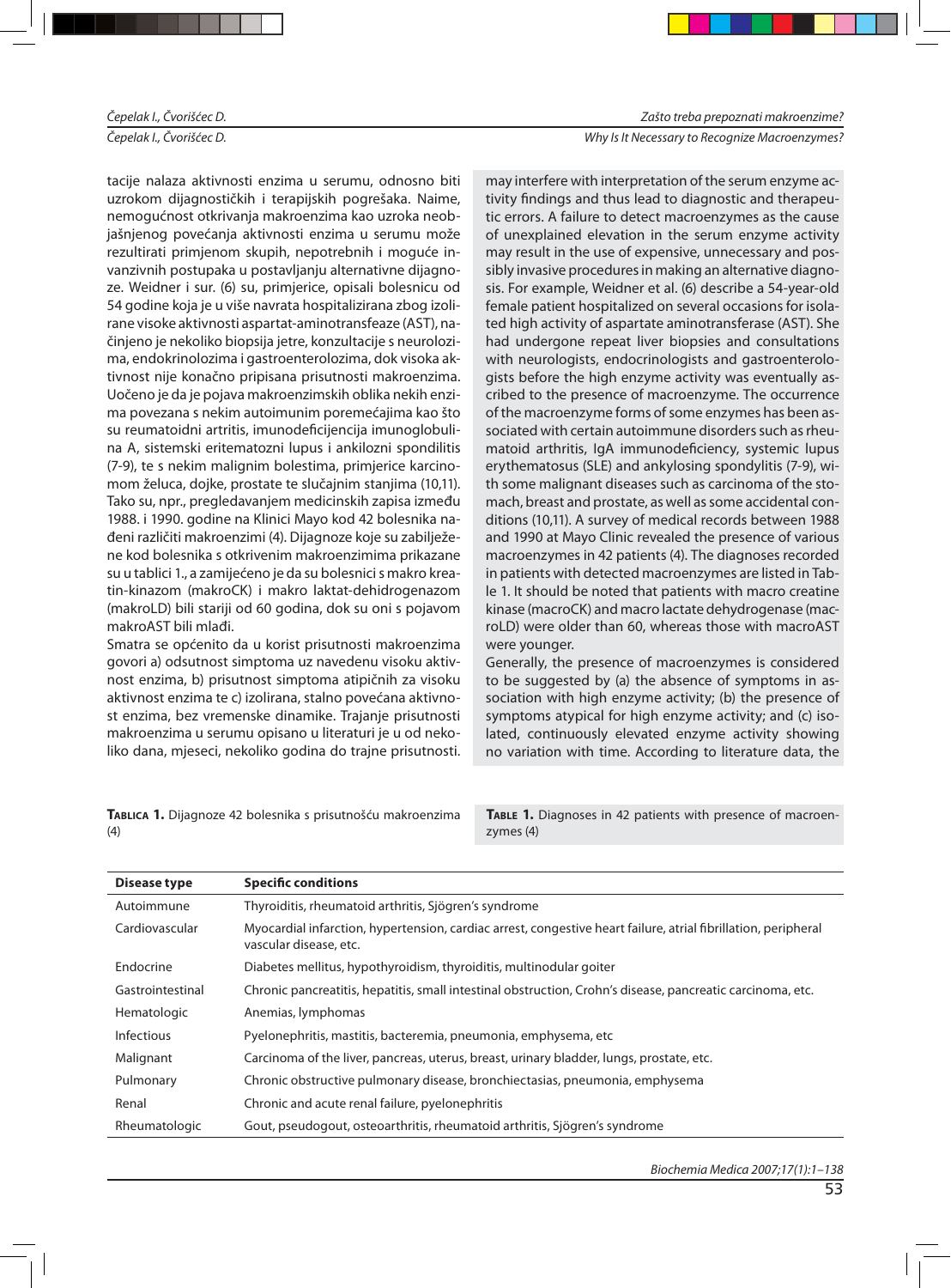| Čepelak I., Čvorišćec D.                                                                                                                                                                                                                                                                                                                                                                | Zašto treba prepoznati makroenzime?                                                                                                                                                                                                                                                                                                                                                                                                                                     |
|-----------------------------------------------------------------------------------------------------------------------------------------------------------------------------------------------------------------------------------------------------------------------------------------------------------------------------------------------------------------------------------------|-------------------------------------------------------------------------------------------------------------------------------------------------------------------------------------------------------------------------------------------------------------------------------------------------------------------------------------------------------------------------------------------------------------------------------------------------------------------------|
| Čepelak I., Čvorišćec D.                                                                                                                                                                                                                                                                                                                                                                | Why Is It Necessary to Recognize Macroenzymes?                                                                                                                                                                                                                                                                                                                                                                                                                          |
| U otkrivanju i definiranju ovih kompleksa obično se prim-<br>jenjuju tehnike kao što su elektroforeza, imunoinhibicija,<br>imunoprecipitacija i kromatografija, a vrlo često potreb-<br>no je primijeniti i kombinaciju različitih tehnika.<br>Makroenzimi se obično klasificiraju u dvije temeljne sku-<br>pine: makroenzime tipa 1 (tablica 2.) i makroenzime tipa<br>2 (tablica 3.). | length of the macroenzyme presence in serum may va-<br>ry from days, months and years through permanent pre-<br>sence. Techniques such as electrophoresis, immunoinhi-<br>bition, immunoprecipitation and chromatography are<br>usually employed to detect and define these complexes.<br>Quite frequently, a combination of techniques has to be<br>used.<br>Macroenzymes are generally classified into two main<br>groups: macroenzymes type 1 (Table 2) and macroen- |

zymes type 2 (Table 3).

#### TABLICA 2. Makroenzimi tipa 1 izolirani iz seruma bolesnika (12) TABLE 2. Macroenzymes type 1 isolated in patient sera (12)

| Macroenzyme | <b>Diagnosis</b>                    | lg type   | Ig specificity                   |
|-------------|-------------------------------------|-----------|----------------------------------|
| <b>ALT</b>  | Chronic hepatopathies               | lgG       | No data                          |
| <b>ALP</b>  | Various diagnoses                   | lgG, IgA  | Isoenzymatic specificity         |
| Amylase     | Various diagnoses                   | lgG, IgA  | Rare isoenzymatic specificity    |
| <b>AST</b>  | Healthy subjects, various diagnoses | IgG (IgA) | Partial isoenzymatic specificity |
| GGT         | Hepatobiliary diseases              | lgA       | No data                          |
| <b>CK</b>   | Healthy subjects, various diagnoses | lgG, IgA  | <b>BB</b> specificity            |
| LD          | Healthy subjects, various diagnoses | lgA, IgG  | Mostly H or M specificity        |
| Lipase      | Hodgkin disease                     | lgG       | Lipase specificity               |
| <b>ACP</b>  | Various diagnoses                   | lgG       | No data                          |

ALT, alanine aminotransferase; ALP, alkaline phosphatase; AST, aspartate aminotransferase; GGT, γ-glutamyltransferase; CK, creatine kinase; LD, lactate dehydrogenase; ACP, acid phosphatase; Ig, immunoglobulin

TABLICA 3. Makroenzimi tipa 2 izolirani iz seruma bolesnika (12) TABLE 3. Macroenzymes type 2 isolated in patient sera (12)

| Macroenzyme                                                                                             | <b>Diagnosis</b>            | <b>Mechanism of formation</b> |  |  |
|---------------------------------------------------------------------------------------------------------|-----------------------------|-------------------------------|--|--|
| <b>ALP</b>                                                                                              | Hepatobiliary disease       | Binding to lipoproteins       |  |  |
| Amylase                                                                                                 | latrogenic disease          | Binding to drugs              |  |  |
| GGT                                                                                                     | Hepatobiliary disease       | Binding to lipoproteins       |  |  |
| CK.                                                                                                     | Hepatic disease, malignancy | Polymerization                |  |  |
| LAP                                                                                                     | Hepatobiliary disease       | Binding to lipoproteins       |  |  |
| ALP, alkaline phosphatase; GGT, γ-glutamyltransferase; CK, creatine kinase; LAP, leucine aminopeptidase |                             |                               |  |  |

## **Makroenzimi tipa 1**

Pod ovim tipom makroenzima podrazumijevaju se makroenzimi nastali povezivanjem enzima (češće pojedinih izoenzima) u serumu sa specifičnim imunoglobulinima,

## **Macroenzymes type 1**

This type includes the macroenzymes formed by serum enzyme (or more frequently particular isoenzyme) linking with specific immunoglobulins, mostly IgG and IgA cla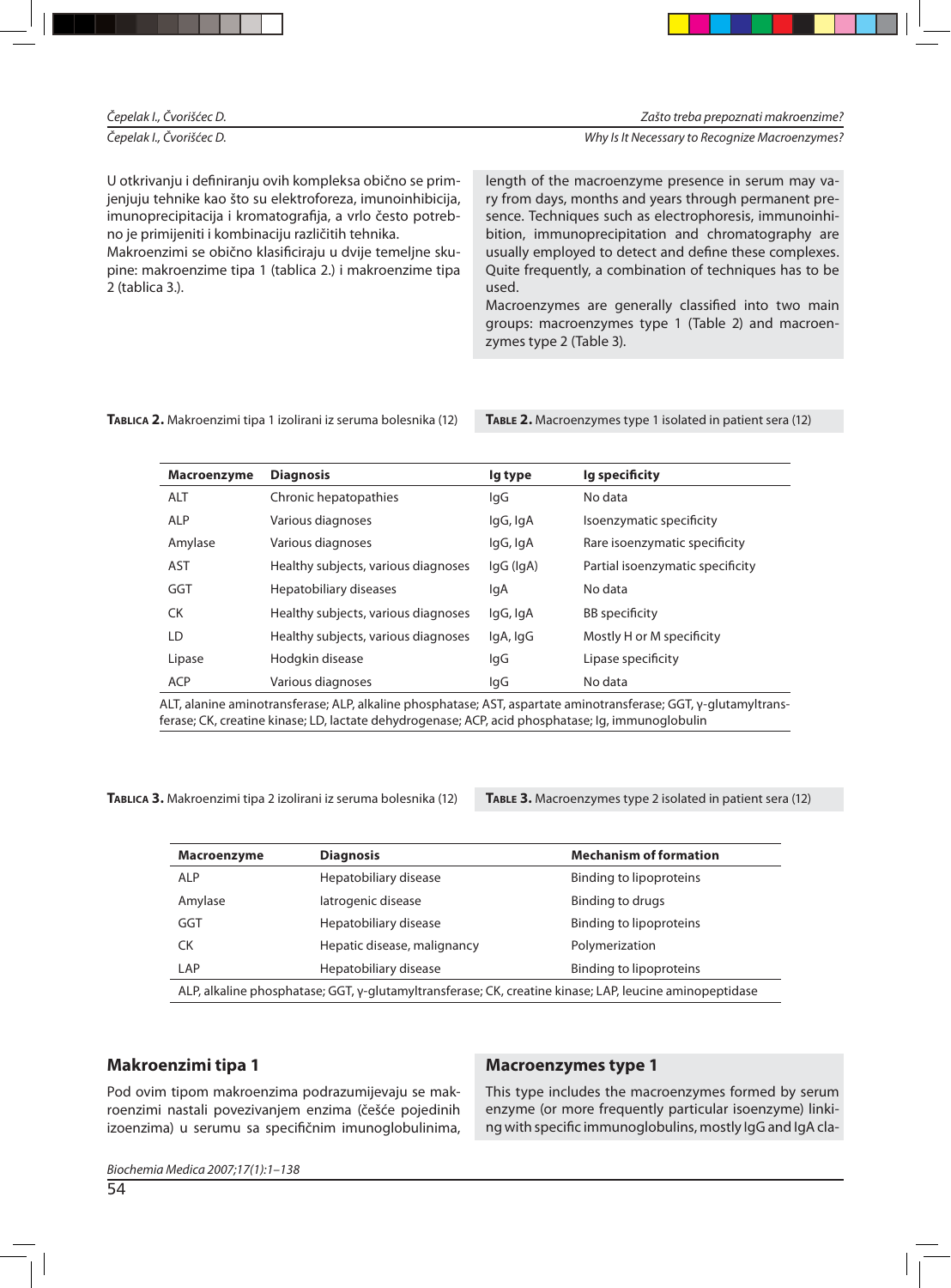Čepelak I., Čvorišćec D. Nestandard i Secondary of Demokratic Demokratic Mac roen zymes?

najčešće IgG i IgA klase, a rjeđe IgM klase. Još uvijek nije jasan razlog stvaranja kompleksa enzim-imunoglobulin. Premda se neki proteini vežu na imunoglobuline nespecifično, svi relevantni analitički postupci istraživanja pokazuju da kompleks enzim-imunoglobulin ima značajke kompleksa Ag-At (1,2). Opisani odnosi imunoglobulin:enzim (izoenzim) u kompleksima kreću se uglavnom u odnosima od 2:1, 1:1 ili 1:2, pa su sukladno tome i različite molekularne mase makroenzima. Specifično mjesto vezanja enzima je najčešće na Fab i F(ab $^{\rm l})_2$  dijelu imunoglobulinske molekule (13,14). Vezanje enzima na Fab fragment imu noglobulina sta bilizira en zimsku aktivnost protiv visoke temperature, smanjuje razinu eliminacije i utječe na kinetičke parametre enzima. U većini slučajeva vezanje enzima na imunoglobulin nema učinka ili ima tek slab inhibicijski učinak na aktivnost pojedninog enzima (12). Na dalje, prema do sa dašnjim saznanjima čini se da je stvaranje kompleksa uzrokovano abnormalnostima strukture imu noglobulina, a ne molekule enzima (2). U nastavku teksta sažeto se navode značajke nekih makroenzima ove skupine:

- a) **Makroenzim alkalne fosfataze tipa 1** (makroALP), otkriven je prvi puta 1975. godine (15), a procjenjue se da mu je incidencija 0,3-0,4% u serumima u kojima se određuju izoenzimi ALP. Izoenzim u kompleksu je najčešće koštani ili jetreni oblik, a imunoglobulinska klasa koja je češće zastupljena je IgG, obično  $\lambda$  podtip te rjeđe κ podtip. Opisane molekularne mase makroenzima kreću se u rasponu od 280 000 do 540 000, ovisno o bolesniku. Aktivnost ALP kod bolesnika s makroALP ovog tipa obično je povećana dvostruko, ali su opisane i veće kao i normalne aktivnosti. Povećana aktivnost traje nekoliko mjeseci ili godina. Kao za većinu makroenzima nije jasna povezanost s bolestima, ali prema nekim radovima češće su to poremećaji autimunog podrijetla.
- b) **Makroenzim amilaze tipa 1 (makroamilaza)**, kompleks od jedne molekule imunoglobulina i jedne molekule amilaze pokazuje učestalost od 1,0% u populaciji s normalnom aktivnošću amilaze i 2,5% kod bolesnika s visokom aktivnošću amilaze (16), ali ima podataka i o većoj učestalosti (17). Prema objavljenim podacima, imu noglo bulinski dio kompleksa uključuje IgAκ, IgAλ, IgGκ, ili IgGλ. Karak teristična slika kod bolesnika s makroamilazom u serumu je 1,5-8 puta povećana aktivnost enzima u serumu i nenormalno nizak odnos klirens amilaza: kreatinin. Opisana su i dva slučaja istodobne poja ve mak roa mi la ze i mak ro li pa ze u se ru mu bo les nika s glutenskom enteropatijom (17) i sistemskim eritematoznim lupusom (18).
- c) **Makroenzim aspartat-aminotransferaze (makroAST)** prvi je puta opisan 1978. godine (19), a kasnije je ovaj makroenzim opisan u dvadesetak bolesnika s različitim dijagnozama. Najčešće su to akutni i kronični he-

ss, and less frequently IgM class. The reason for the formation of the enzyme-immunoglobulin complexes remains unknown. Although some proteins undergo nonspecific linking to immunoglobulins, all relevant analytical procedures indicate the enzyme-immunoglobulin complex to have the characteristics of Ag-At complex (1,2). The 2:1, 1:1 or 1:2 immunoglobulin to enzyme (isoenzyme) ratios have mostly been described in these complexes, resulting in the respective macroenzyme molecular mass variation. The specific enzyme binding site is mostly on the Fab and  $\mathsf{F}(\mathsf{ab}^{\scriptscriptstyle 1})_{\scriptscriptstyle 2}$  fragment of the immunoglobulin molecule (13,14). The enzyme linking to the immunoglobulin Fab fragment stabilizes enzyme activity against high temperature, reduces the level of elimination, and influences kinetic parameters of the enzyme. In most cases, the enzyme linking to immunoglobulin has no or only a weak inhibitory effect on the particular enzyme activity (12). According to current concepts, the formation of complexes appears to be induced by structural immunoglobulin rather than enzyme molecule abnormalities (2).

Characteristics of some of this group macroenzymes are briefly presented below.

- a) The alkaline phosphatase macroenzyme type 1 (macroALP) was first discovered in 1975 (15). Its prevalence has been estimated to 0.3%-0.4% of sera in which ALP isoenzymes are being determined. The bone or hepatic form of isoenzyme is mostly present in the complex, and is predominated with the IgG immunoglobulin class, usually  $\lambda$  subtype, and less commonly  $\kappa$  subtype. The macroenzyme molecular mass has been reported to range from 280 000 to 540 000, and is patient dependent. In patients with this type of macroALP, the activity of ALP usually shows a twofold increase, however, higher as well as normal activities have also been reported. The increased enzyme activity may persist for months or years. Like the majority of macroenzymes, the association of macroALP with particular diseases remains unclear, however, some studies suggest it to be more frequently associated with autoimmune disorders.
- b) The amylase macroenzyme type 1 (macroamyla**se)**, a complex formed of one immunoglobulin molecule and one amylase molecule, shows a prevalence of 1.0% in the population with normal amylase activity and of 2.5% in patients with high amylase activity (16); however, a higher prevalence has also been reported (17). According to literature data, the immunoglobulin part of the complex includes IgAκ, IgAλ, IgGκ or IgGλ. The picture in patients with macroamylase present in serum is characterized by 1.5- to 8-fold serum enzyme activity and abnormally low amylase: creatinine clearance. Two cases of simultaneous occurrence of macroamylase and macrolipase in serum of patients with gluten enteropathy (17) and SLE (18) have been described.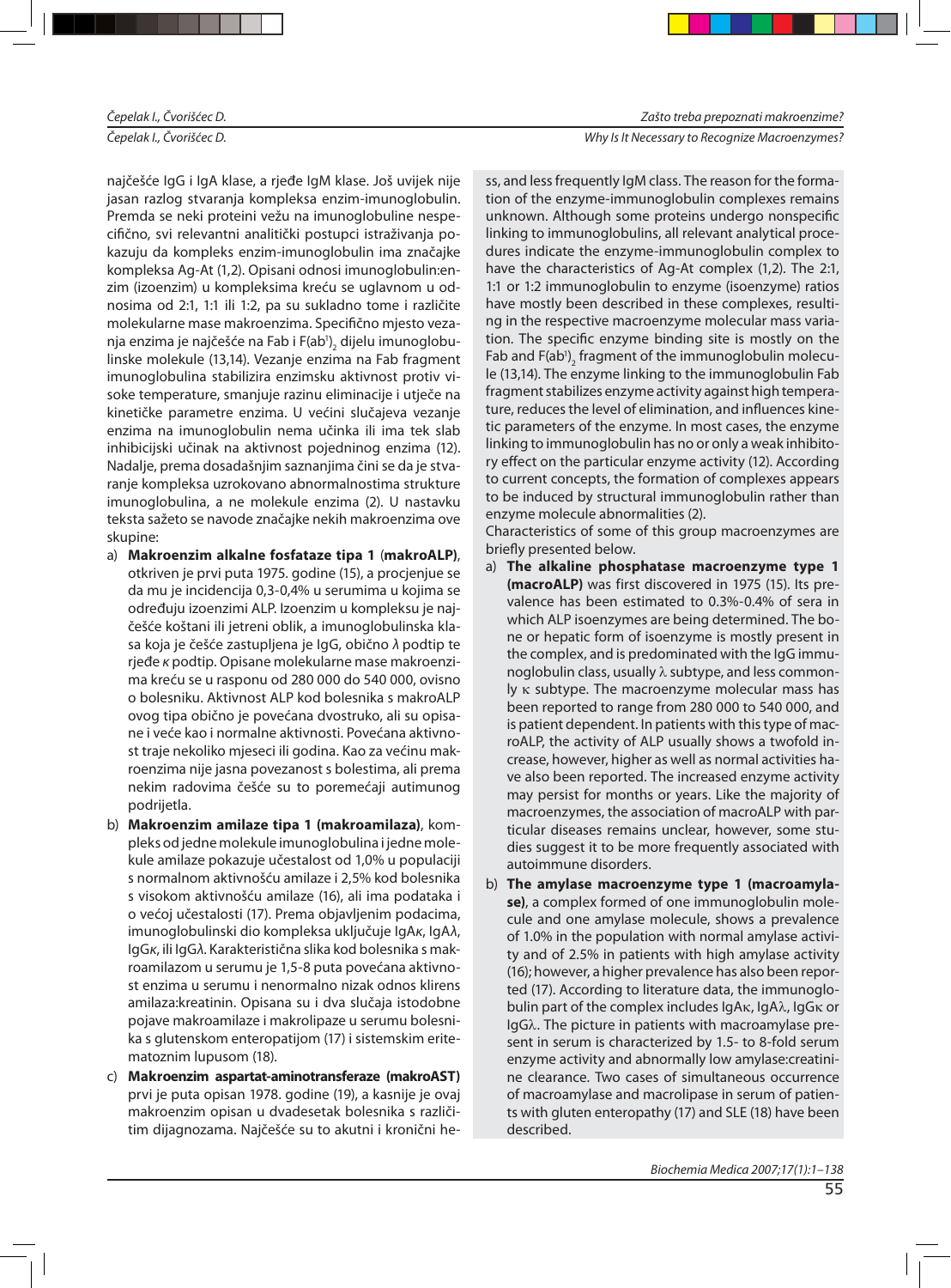Čepelak I., Čvorišćec D. Nestandard i Secondary in the comparison of the Why Is It Necessary to Recognize Macroenzymes?

patitis, maligne i autoimune bolesti, ali nađen je i kod zdravih osoba (20,21). Imunoglobulinska komponenta je u većini slučajeva bio IgG te rjeđe IgA. Prevalencija u općoj populaciji nije poznata, ali se smatra kako procjenu prisutnosti makroAST treba uvijek načiniti kod asimptomatskog povećanja aktivnosti AST (16).

- d) Makroenzim laktat-dehidrogenaze tipa 1 (makroLD), češće se pojavljuje u nekim bolestima kao što su neoplazme, bolesti jetre, kardiovas kularni poremećaji (22-24), u nekoliko slučajeva bolesnika s opekotinama (22), ali je nađen i kod zdravih osoba (25). U jednom od objavljenih radova na većem broju bolesnika opisana je prevalencija od 0,03% te prosječno trostruko povećanje aktivnosti LD kod ispitanika s otkrivenom makroLD. Kao imunoglobulinske komponente najčešće se pojavljuju IgG i IgA, a opisano je i nekoliko kompleksa s IgM te istodobno IgG i IgM, kao i jedan slučaj s IgG i IgA, uz različit udio lakih lanaca lambda i kapa. Molekularne mase makroenzima kreću se najvećim dijelom od 420 000 do 490 000, ali su opisani i kompleksi s Mr > 600 000 i < 1 000 000. Još uvijek nije jasno od govara li povezivanje LD s imu noglobulinom specifičnoj reakciji Ag-At, budući da ima dosta podataka i o nes pecifičnim interakcijama (26).
- e) Tipična narav makroenzima kreatin-kinaze tipa 1 (makroCK), je kompleks izoenzima CK-BB i IgG, ali su mogući i kompleksi drugih izoenzima i imunoglobulina (4). Jedan od objavljenih radova navodi prevalenciju makro CK ovoga tipa od 0,43-1,2% (27). Međutim, prevalencija ovisi o metodi određivanja, dobi, spolu i značaj kama bolesti is pitanika. Ukup na aktivnost može biti povećana od 3 do 18 puta, ali može biti i normalna. U pravilu odnos aktivnosti CK-2:u kupna CK > 0,25 upućuje na prisustnost makro-CK. Kada se načini elektroforeza na celuloza acetatnim trakama makro-CK tipa 1 lokalizira se između CK-MM i CK-MB (makro CK tipa 2 se lokalizira više katodno u usporedbi s CK-MM). Klinička značajnost makroCK tipa 1 nije jasno određena, ali se većim dijelom povezuje s autoimunim poremećajima. Kako pojava makroenzima može izazvati zabunu u interpretaciji nalaza bolesnika, u svome radu na primjeru makro CK opisuju Galarraga i sur. (28).

# **Mak roen zi mi ti pa 2**

Iz skupine makroenzima tipa 2 u literaturi je najviše podataka o makro CK tipu 2 te manji broj podataka o ALP, GGT te amilazi, lipazi, 5-nukleotidazi i leucin-aminopeptidazi (LAP). Ovaj tip makroenzima definira se kao skupina makroenzima nevezanih za imunoglobuline. Radi se zapravo o kompleksima enzima nastalih vlastitom polimerizacijom (29), povezivanjem s drugim sastojcima seruma, primjerice hidroksietil škrobom (30), lipoproteinima kao što su

- c) **The aspartate aminotransferase macroenzyme** (macroAST) was first described in 1978 (19). Later on, this macroenzyme has been reported in some 20 patients with various diagnoses, most frequently acute and chronic hepatitis, malignant and autoimmune diseases, however, it was also found in healthy subjects (20,21). In most cases, the immunoglobulin component was IgG, less frequently IgA. The prevalence of macroAST in the general population is unknown. It is considered that the presence of macroAST should always be tested in case of asymptomatic elevation of AST activity (16).
- d) **The lactate dehydrogenase mac roen zyme LD type 1 (macroLD)** is more frequently present in some diseases such as neoplasms, liver disease and cardiovascular disease (22-24), however, it has also been reported in some burn patients (22) as well as in healthy subjects (25). In a study performed in a large number of patients, a 0.03% prevalence of macroLD and a threefold increase in LD activity on an average were found in subjects with macroLD detected in serum. The most common immunoglobulin components are IgG and IgA; a number of complexes with IgM, with IgG and IgM concurrence, and one case with IgG and IgA concurrence have also been described, with a varying prevalence of lambda and kappa light chains. The macroenzyme molecular mass mostly ranges between 420 000 and 490 000, however, complexes with Mr  $>$ 600 000 and  $<$  1 000 000 have been reported. It has not yet been clarified whether LD linking to immunoglobulin corresponds to a specific Ag-At reaction, as there also are data on nonspecific interactions (26).
- e) The isoenzyme CK-BB and IgG complex typically characterizes the **creatine kinase type 1 macroenzyme** (**macroCK**), although complexes formed of other isoenzymes and immunoglobulins may also occur (4). The reported prevalence of this macroCK type is 0.43%–1.2% (27). However, its prevalence depends on the method of determination, age, sex and disease characteristics. Total enzyme activity may rise 3- to 18fold, or may be normal. The CK-2 to total CK activity ra $tio > 0.25$  as a rule points to the presence of macroCK. On cellulose acetate electrophoresis, macroCK type 1 is localized in-between CK-MM and CK-MB (macroCK type 2 is localized more cathodically in comparison with CK-MM). The clinical relevance of macroCK type 1 has not yet been fully clarified, however, it has mostly been associated with autoimmune disorders. In their study, Galarraga et al. show, taking the example of macroCK, how the occurrence of macroenzymes may confound the interpretation of patient findings (28).

# **Mac roen zymes type 2**

In the group of macroenzymes type 2, most literature data refer to macroCK type 2, and to a lesser extent to ALP,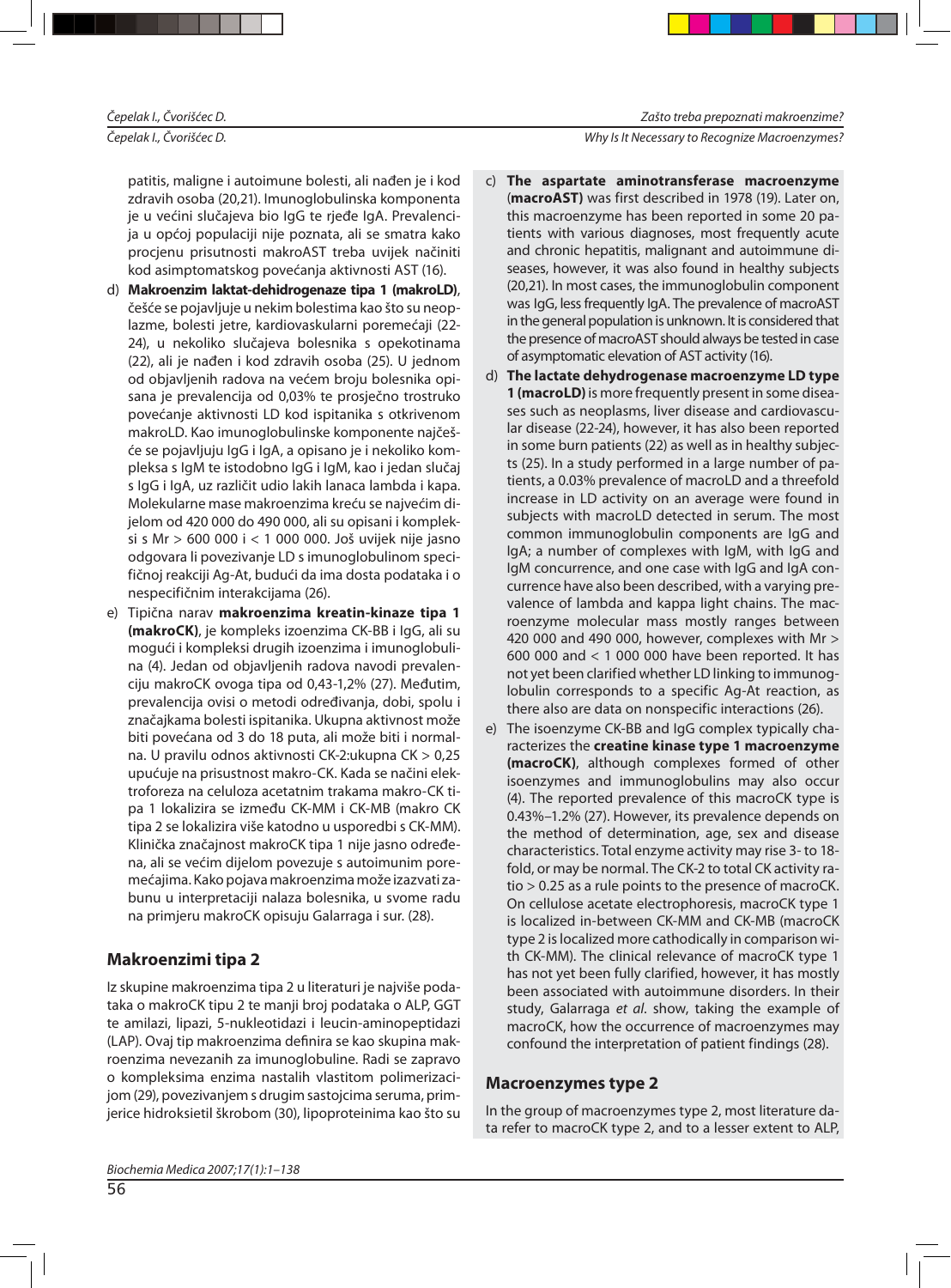#### Čepelak I., Čvorišćec D. Nestandard i Secondary of Demokratic Demokratic Mac roen zymes?

VLDL, LDL, lipoprotein-X (1), alfa<sub>2</sub>-makroglobulinom (31) te fragmentima staničnih membrana, što je važno u slučaju tzv. membranskih enzima kao što su ALP, GGT, LAP i 5-nukleotidaza (3,32). Potonji tip makroenzima općenito se javlja kod bolesnika s hepatobilijarnim bolestima, pri čemu se značajna uloga u nastajanju makroenzima pripisuje žučnim solima.

Osim makroCK tipa 2 koji može biti uzrokom lažno pozitivne dijagnoze infarkta miokarda, ovaj tip makroenzima rijetko uzrokuje poteškoće u interpretaciji rezultata u kliničkoj enzimologiji (1,33). Kako s poboljšanjem statusa bolesnika uslijed primijenjene terapije ovi oblici nestaju iz cirkulacije, dakle, prolazne su naravi, smatra se da odražavaju aktivnost ili dinamiku bolesti. U tom smislu, smatra se da bi ovaj tip makroenzima mogao biti klinički zanimljiv zbog potencijalne uloge biljega bolesti.

Hepatobilijarni makroenzimi mogu biti korisni u razlikovanju ekstrahepatične od intrahepatične opstrukcije, za što trenutno ne postoji drugi zadovoljavajući laboratorijski postupak. Još 1985. godine Wenham i sur. su ustanovili osjetljivost od 88% i specifičnost od 96% u razlikovanju ektrahepatične i intrahepatične opstrukcije mjerenjem aktivnosti kompleksiranog oblika GGT (34). Turecky i sur. smatraju, nadalje, da procjena aktivnosti GGT povezane s VLDL+LDL lipoproteinima može biti koristan doprinos u razlikovanju kroničnih hepatopatija od malignih bolesti jetre (35). U razlikovanju kroničnog aktivnog hepatitisa i ciroze jetre pokazana je dijagnostička osjetljivost od 87% i specifičnost od 65%.

# **MakroCK tipa 2**

Opisana prevalencija makro CK tipa 2 je 0,5–3,7%. Smatra se da je ovaj tip makroenzima podrijetlom iz mitohondrija (oligomerna mitohondrijska CK), a njegova pojava u serumu većinom se povezuje s malignim promjenama (3x veća incidencija malignih bolesti nego kod pojave makro-CK tipa 1) i s bolestima jetre (29,36).

Wright i Liggett (27) čak preporučuju da se kod bolesnika s povećanom CK ili CK-MB, bez dokaza da se radi o srčanom ili mišićnom poremećaju, načine neinvazivne pretrage za isključenje maligne bolesti: analiza mokraće, okultno krvarenje u stolici, PSA, CA-125, CEA, mamografija, radiološki pregled pluća i UZV zdjelice. Pojava makroenzima povezana je također s većom smrtnošću (29,36), a kada je makro CK tipa 2 prisutan u serumu djece, onda pred stavlja biljeg srčane bolesti. Jedan od pretpostavljenih mehanizama povezanosti makro CK tipa 2 s malignim bolestima je izravno otpuštanje enzima iz malignih ili nekrotičnih stanica (29). Pojava makroenzima nije obvezno povezana s povećanjem ukupne aktivnosti CK, ali nekim imunoin hibi cijskim postupcima od ređivanja CK-MB moguća je interferencija makroCK (2). Međutim, važno je napomenuti da makroenzime CK treba razmatrati kod bole $γ$ -glutamyltransferase (GGT), amylase, lipase, 5-nucleotidase and leucin aminopeptidase. This type is defined as a group of macroenzymes unbound to immunoglobulins. These are enzyme complexes formed by their polymerization (29) and linking to other serum components, e.g., hydroxyethyl starch (30), lipoproteins such as VLDL, LDL, lipoprotein-X (1),  $\alpha$ <sub>2</sub>-macroglobulin (31), and cell membrane fragments, which is highly relevant in case of so-called membrane enzymes such as ALP, GGT, leucin aminopeptidase, LAP and 5-nucleotidase (3,32). The latter type of macroenzymes generally occurs in patients with hepatobiliary diseases, where bile acids play a major role in the formation of macroenzymes.

Besides macroCK type 2, which may lead to a false-positive diagnosis of myocardial infarction, this type of macroenzymes rarely causes difficulties in the interpretation of results in clinical enzymology (1,33). As these forms disappear from the circulation with improvement in the patient's condition following appropriate therapy, indicating them to be of transient nature, they are believed to reflect the activity or dynamics of the disease. Therefore, this macroenzyme type may prove to be of clinical relevance for its potential role of a disease marker.

Hepatobiliary macroenzymes may be useful in differentiating extrahepatic from intrahepatic obstruction, for which there is no other satisfactory laboratory procedure available. As early as 1985, Wenham et al. found the complex GGT form activity to have a sensitivity of 88% and specificity of 96% in differentiating extrahepatic and intra he patic ob struction (34). Furthermore, Turecky et al. believe that the assessment of GGT activity associated with VLDL+LDL lipoproteins may contribute considerably to the differentiation of chronic hepatopathies and malignant liver disease (35). A diagnostic sensitivity of 87% and specificity of 65% was demonstrated in differentiating chronic active hepatitis and liver cirrhosis.

# **MacroCK type 2**

The prevalence of macroCK type 2 is reported to be 0.5%-3.7%. This macroenzyme type is considered to originate from mitochondria (oligomeric mitochondrial CK), and its occurrence in serum is generally associated with malignant lesions (in malignant disease, it shows a threefold incidence recorded for macroCK type 1) and liver disease (29,36). The more so, Wright and Liggett (27) recommend that noninvasive testing to rule out malignant disease, e.g., urinalysis, occult bleeding in stool, PSA, CA-125, CEA, mammography, radiological lung examination and pelvis ultrasonography be done in patients with elevated CK or CK-MB without evidence for cardiac or muscular disease. The occurrence of this macroenzyme has also been associated with a higher mortality rate (29,36). When present in children's sera, macro CK type 2 is a marker of heart disease. One of the postulated mechanisms of mac-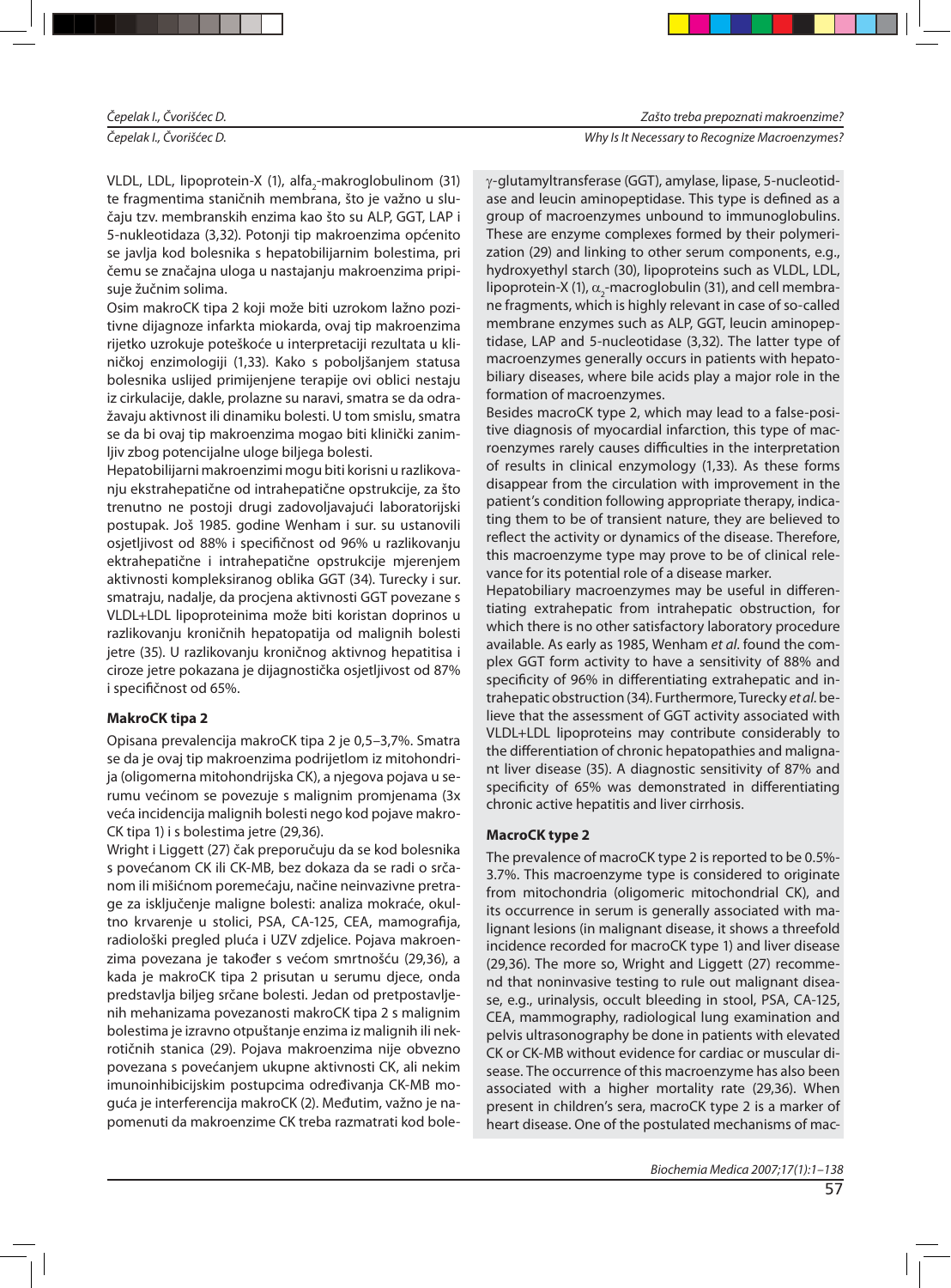Čepelak I., Čvorišćec D. Nestandard i Secondary in the comparison of the Why Is It Necessary to Recognize Macroenzymes?

snika s koncentracijama CK-MB koje prelaze 50% ukupne aktivnosti enzima, budući da čak i bolesnici s infarktom mio karda rjeđe imaju vrijednosti veće od 30%.

Točno otkrivanje makroenzima CK zahtijeva postupke koji omogućuju određivanje nihove molekularne mase (kromatografija, gradijentna gel elektroforeza), a opisano je i nekoliko testova probiranja na makro CK (37).

# **Zak lju čak**

Svjesnost postojanja makroenzima, kao i postupaka njihovog određivanja ima, dakle, važnu ulogu u postavljanju dijagnoze, kako bi se izbjegla moguća primjena nepotrebnih, skupih i invazivnih dijagnostičkih postupaka. O dokazanoj prisutnosti nekog od makroenzima u serumu bolesnika potrebno je obavijestiti njegovog liječnika, kako bi se to dokumentiralo u njegovom zdravstvenom kartonu od nos no povijesti bolesti. S druge strane, treba uvjeriti i bolesnika da pojava takvog oblika enzima ne zahtijeva posebne terapijske mjere. Valja naglasiti da su podaci o mogućem dijagnostičkom značenju pojave makroenzima oskudni, nejasni i upitni. Ovu činjenicu ne treba zanemariti, nego informacije o razlozima prisutnosti makroenzima i mehanizmima njihova nastajanja treba nadalje pratiti i skupljati. Moguće je da će daljnja istraživanja u stvaranju i otkrivanju makroenzima u budućnosti rezultirati definiranjem nekih novih dijagnostičkih biljega.

# **Ad re sa za do pi si va nje:**

Ivana Čenelak Zavod za medicinsku biokemiju i hematologiju Farmaceutsko-biokemijski fakultet Domagojeva 2 10000 Zagreb e-pošta: ice pe lak@yahoo.com tel: +385 1 4612 606

ro CK type 2 association with malignant disease is direct enzyme release from malignant or necrotic cells (29). The occurrence of the macroenzyme need not always be associated with the increase in total CK activity, however, macro CK may interfere with some immunoinhibition procedures of CK-MB determination (2). Yet, it should be noted that macroenzymes CK should be considered in patients with CK-MB concentrations exceeding 50% of total enzyme activity, because values greater than 30% are rarely found even in patients with myocardial infarction.

The exact detection of macroenzyme CK requires procedures that enable determination of their molecular mass (chromatography, gradient gel electrophoresis). A number of screening tests for macroCK have been described (37).

# **Con clu sion**

Accordingly, awareness of the presence of macroenzymes and procedures for their determination should be an integral part of diagnostic work-up, in order to obviate the use of unnecessary expensive and invasive diagnostic procedures. The patient's physician should be informed on the presence of a macroenzyme in the patient's serum. These data should be entered in the patient's medical records and history form. On the other hand, the patient should be properly reassured that the occurrence of this enzyme form requires no specific therapeutic intervention.

It should be noted that data on the possible diagnostic significance of the macroenzyme occurrence remain scarce, vaque and questionable. This fact should not be neglected, but the information on the reasons for the presence of macroenzymes and on the mechanisms of their formation should be continuously collected and reconsidered. Indeed, future research into the formation and detection of macroenzymes may hopefully result in defining some new diagnostic markers.

#### **Corresponding author:**

Ivana Čepelak Department of Medical Biochemistry and Hematology School of Pharmacy and Biochemistry University of Zagreb Domagojeva 2 10000 Zagreb Croatia e-mail: icepelak@yahoo.com phone: +385 1 4612 606